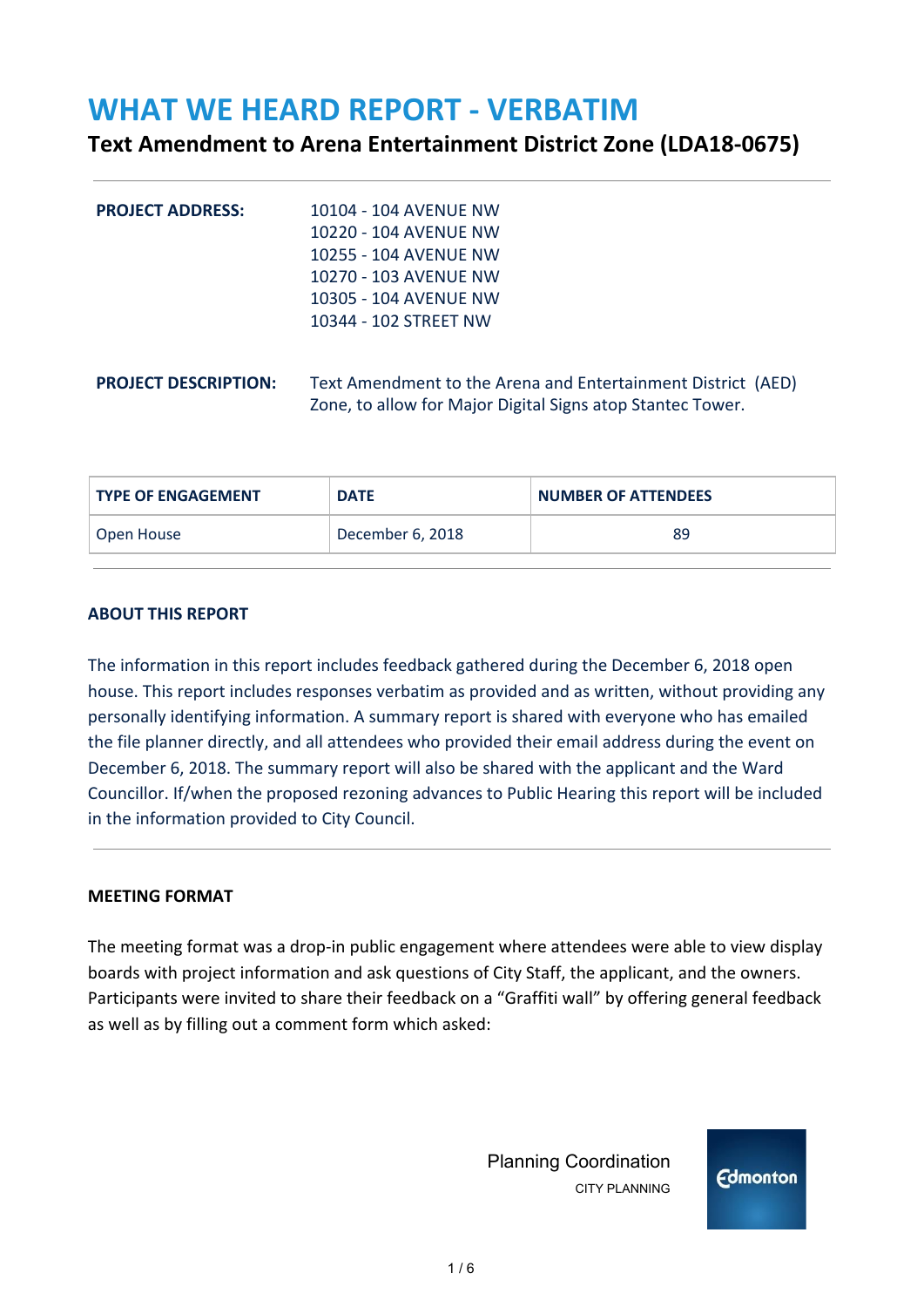- 1. Do you support Major Digital Signs which could be used for advertising on top of the Stantec Tower? Yes / No / Unsure
	- Why?
- 2. Do you have any other comments regarding the proposal, or Digital Signs in Edmonton?

We received 15 forms with written comments. Responses to Question 1. had 3 in support, 2 Unsure, and 10 opposed to the digital signs. There were also numerous notes on the "Graffiti wall". The comments and questions we received are summarized by main themes below.

#### **WHAT WE HEARD**

#### **Light Cast and Light Pollution:**

- I live over 2.5 kms away from Ice District and I can see the lights from construction from my house, I can't Imagine how much worse this will be with a sign that changes. This Affects Everyone
- I want signs to be Pedestrian Low impact! No signs on the top of the highest building west of Toronto!
- Signs: g-> Removing uses for district has a point? to encourage wider impact? Lee District should be contained inside ice district.
- Increased light pollution and reduced access to night sky
- You can see the building from city limits this is an extraordinarily visible building. Impacts 5+ km around. Light reaches that far? Could/should there be a lumen limit to prevent it from being seen 2+ km away?
- Increases light pollution over a large area
- There is more than enough light pollution in the city we don't need more.
- The proposal might be ok if it was limited to colourful lighting without advertising, but the light pollution aspect remains
- I know that a lot of people are enthusiastic about brightness/colour/"activation of space" But: a lot of these people like to come downtown & do exciting, stimulating things and then go home & relax in a calm, quiet, non-bright environment.
- I live on one side and work on the other side of this building so go by 2-4 times a day. Sometimes, you just want to walk down a street without a lot of drama
- These signs are almost always too bright, too distracting and annoying.
- Nice lighting that doesn't move is one thing.
- Brightness, especially at night, is a concern
- Special concern: I have issues with visual processing and overstimulation because of brightness/flashing patterned lights -> especially with anything that's bright enough to be

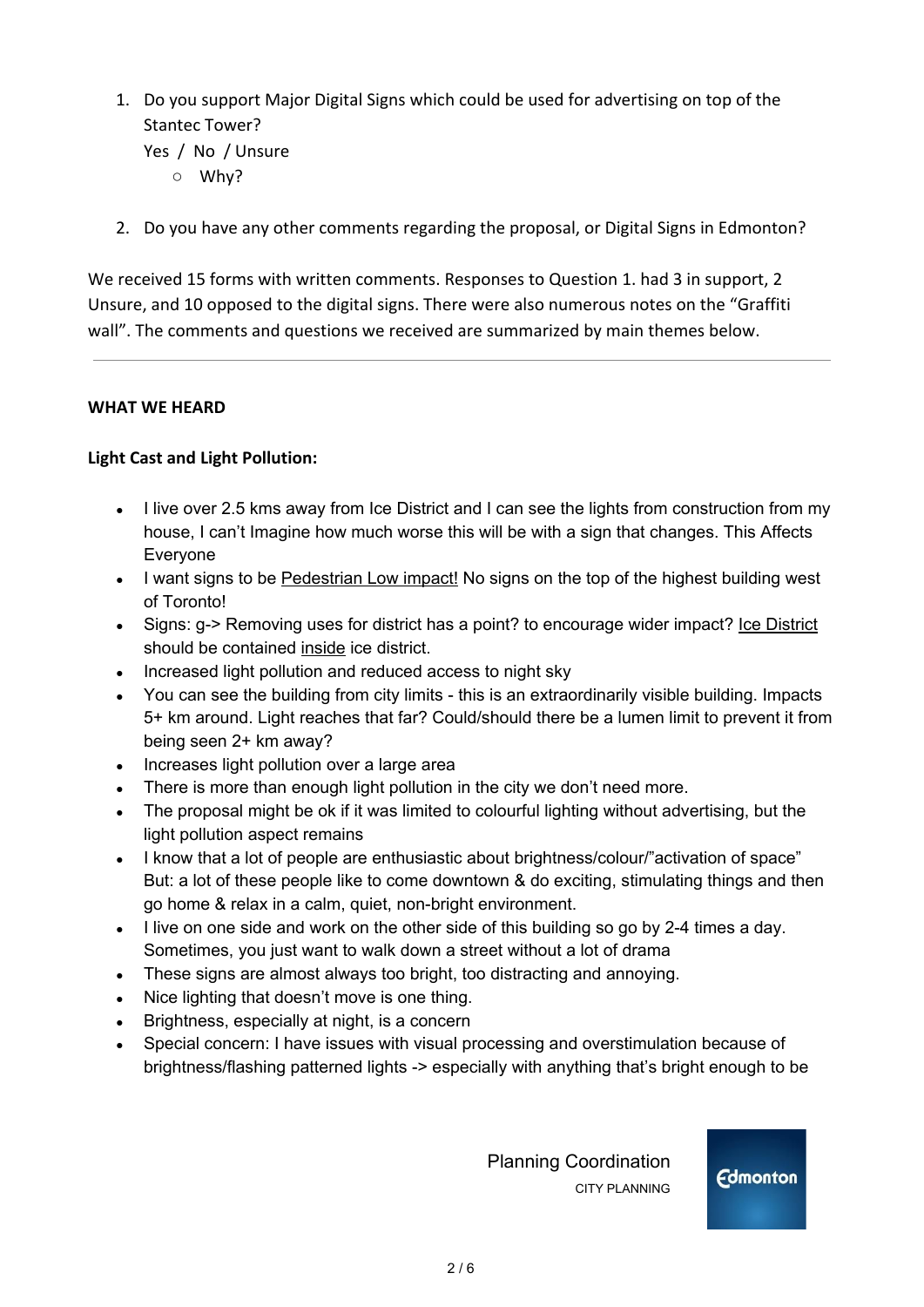reflected to the ground or other surfaces. Do you know how many surfaces a single bright light can reflect off downtown? It can be hard to deal with all the "liveliness" when you're just trying to walk home without falling after a long day. Please consider balancing the need for calm/everyday reality along with a desire for excitement.

- I am concerned about the brightness of the sign. I live very close to the tower and am worried I will have more sleepless nights due to all the light in the area.
- Site plans showing narrow cone of light for the billboard is misleading. The billboard lights are 180 degree lights so everything to e+w will be illuminated.
- The light pollution is counted to climate change efforts (ie dark sky, etc)
- Increasing light pollution through signage at the top of tower may reflect light sustainable excess to night sky was not considered.
- Big digital sign will increase attraction but reduced access to night sky. Stantec Tower is tallest in western Canada, and big digital sign at such high height will have significant impact on access to night sky & will negatively impact nocturnal species & will reduce access see stars, moon & sky
- $\bullet$  The more lighting makes for a good city
- Big bold colourful OK with me, make Edmonton "Alive"
- great as statement
- Council needs to see reports with amount of light reaching further than Ice District, how much reaches 1km +
- Increases light pollution over a large area
- The light pollution is counted to climate change efforts (ie dark sky, etc)
- I am concerned about the brightness of the sign. I live very close to the tower and am worried I will have more sleepless nights due to all the light in the area.
- I can see current, non moving lighting 2.5km away

#### **Aesthetic and Commercialization:**

- Striping/strips are nice
- The bright colouring is nice as long as it isn't advertising
- More Blade Runner
- Will add vibrancy to the skyline. Suggestion: Oversized goal lights when Oilers score?
- Like coloured lights up side of bldg. Maybe coordinate w bridge light colours
- $\bullet$  Like the light up fin part
- It will be "most likely" a business sign etc. So its ok
- Big bold colourful OK with me, make Edmonton "Alive"
- great as statement
- Tallest tower in west "Must" have a sign
- **●** There are signs on many buildings downtown already. This one is more flexible and brighter than most.
- **●** I appreciate the honesty of the images showing the intent of the advertising nature of the billboards.
- **●** Think it great
- **●** Good ads for city

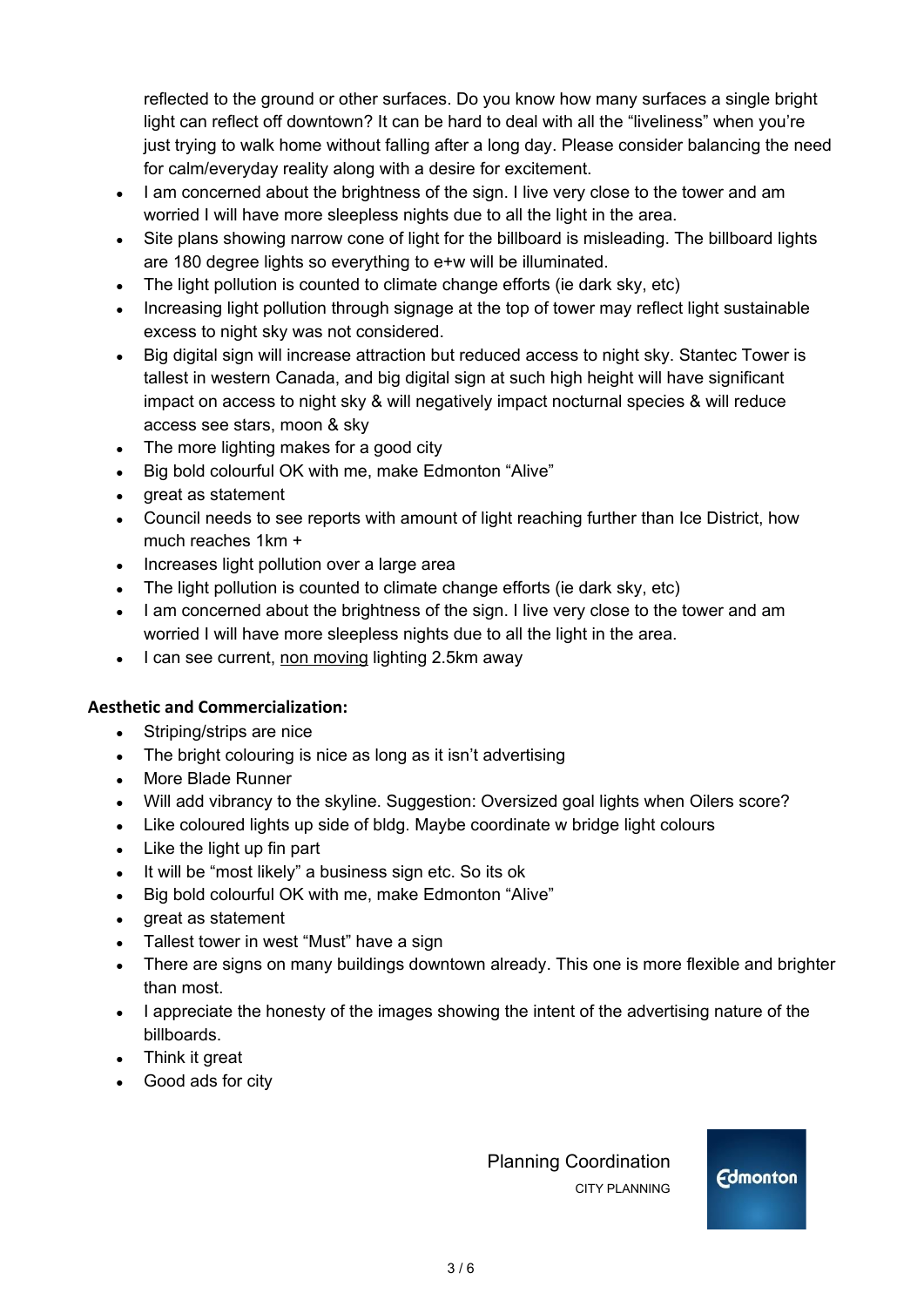- **●** Would have been great for grey cup
- It is a good idea architecture student/grad neon lights add to "pride" at city makes a beauty skyline too
- Tacky
- The size and scale of billboards at the top. The commercialization of our City's image
- Project goals for the Ice District/AED can be better met under existing rules
- Edmonton becoming an advertising center that may not portray innovation, creativity or community
- HATE the paid advertising!!! IT would cheapen this beautiful building. Oilers = Ok Amber Alert = Ok Ford Toyota Joe's Garage = No!!
- Appendix A Looks: Cheap; Like we are Atlantic City a gambling capital; In some distopia
- Signs: Why remove Pedestrians from g2? Ice District was pitched to Council as a Pedestrian development, why change?
- I want signs to be Pedestrian Low impact! No signs on the top of the highest building west of Toronto!
- Signs: g-> Removing uses for district has a point? to Encourage wider impact? Ice District should be contained inside ice district.
- Don't like ads at top since will be seen for miles but not by people in ice district (too high) No ads need that type of scale. I'm fine if it's just coloured lights.
- Does not promote excitement in the Ice District, as it cannot be seen from the local area
- I do not support this proposal. It looks tacky and is not something the City should encourage
- As a resident who can view the Ice District from my home, I would much prefer to see decorative lighting. Please do not turn this into a sign!!!
- Dominates and Defines the skyline with advertising
- I don't want to see used car ads from half-way across the city
- Concerned about the image of "selling out" the city skyline Every skyline photo will have a billboard in it
- Tower side lighting would adversely affect residential towers downtown
- Cheapens the look of the City
- CHEAP LOOKING
- This is the tallest building in Edmonton, a bright sign at the top will be visible from St Albert. I don't want to see shitty advertising half way across the city
- I don't want the most visible thing in the whole city to be advertising
- We should ban all outdoor advertising like Sao Paulo
- And FTLOG does everything have to have advertising?
- They will detract from the identity of Edmonton by caving in to advertising and profit just like so many other global cities
- The scale of the signs is too large and will be visible too far and to too many residential units. They will be an unwelcome distraction and are un-needed commercialization of the city's image.

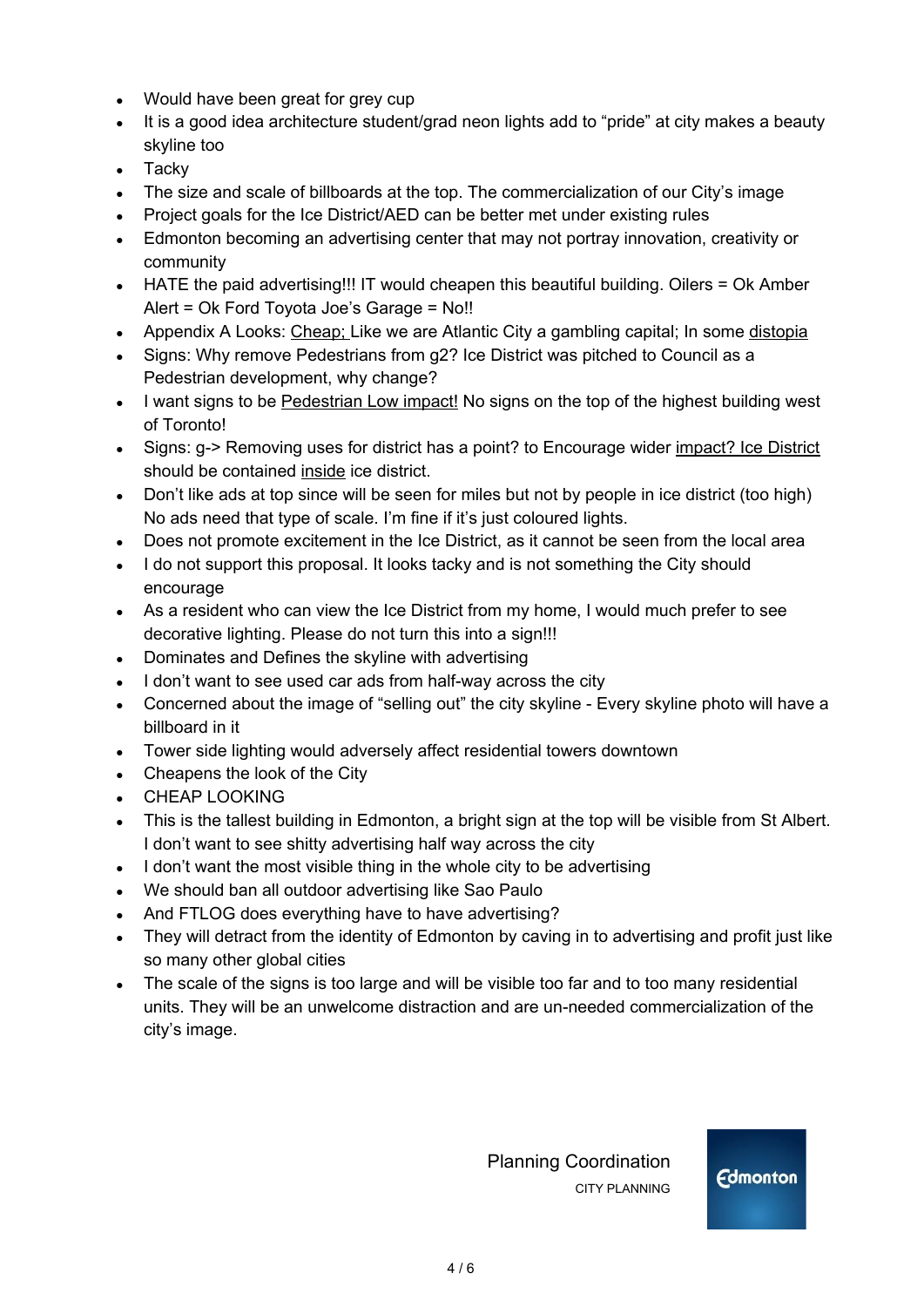- Scale is huge for advertising it will dominate DT & the whole East + West ends of the City with corporate branding. Brightness will also cause impact on surrounding residential uses, both current + future.
- Site plans showing narrow cone of light for the billboard is misleading. The billboard lights are 180 degree lights so everything to east+west will be illuminated.
- Global cities (eg Shangai) have raced to light towers with advertising resulting in poor light programming that hinders the aesthetic of the development
- $\bullet$  Edmonton's vision to attract people to live  $+$  work downtown does not align with the proposed digital advertising.
- **●** The use for advertising is not attractive for the City. Lighting can be done well see "Light the Bridge". However, it should be done for non advertising purposes.
- Digital signs are everywhere, need more controls.
- This would be the most valuable billboard in the west, and there is a reason that no other city in the world has done this - it's uncouth.
- Other buildings with lighting use the lighting for holidays, etc. not ads. This is distasteful
- The way that this so neatly ties in to the other lighting that is already installed makes me feel like this was planned from the beginning and is only now being brought forward when the building is in its most positive light in Edmonton - should have been in the original proposal.
- Digital signs should continue to be limited to their current height.
- These signs will not be visible from the ice district, and so will be advertising to the city and surrounding area.
- This is the tallest tower in the city, and will define how our city is seen. I do not want to have our city defined by a digital advertising billboard.
- It's cheap and commercial and, frankly, beneath us.
- It will be distracting and take away from the image of the city. The pedestrian oriented advertising is sufficient for the goals of the project.
- Digital signs are everywhere, need more controls.
- When preosal if the bylaw changes would allow Katz group to licence the screen to Pattison for digital adds, the City of Edmonton said it could, Katz group said it would not.
- I like the bottom part that gives light to the tower but unsure of the over commercialization
- I think adding a public art component could be interesting. For any set # of days of ads, there would be an equal days of art.

### **Precedent Setting:**

- **●** Tallest tower in west "Must" have a sign
- The size and scale of billboards at the top. The commercialization of our City's image
- Setting precedence in the core for lighting on all buildings
- **●** Just worried the president it sets (10 year every building has a sign)
- This seems like it would set precedent for signage at the top of buildings. Don't like that.
- Concerned about the image of "selling out" the city skyline Every skyline photo will have a billboard in it
- Open to future commercialization